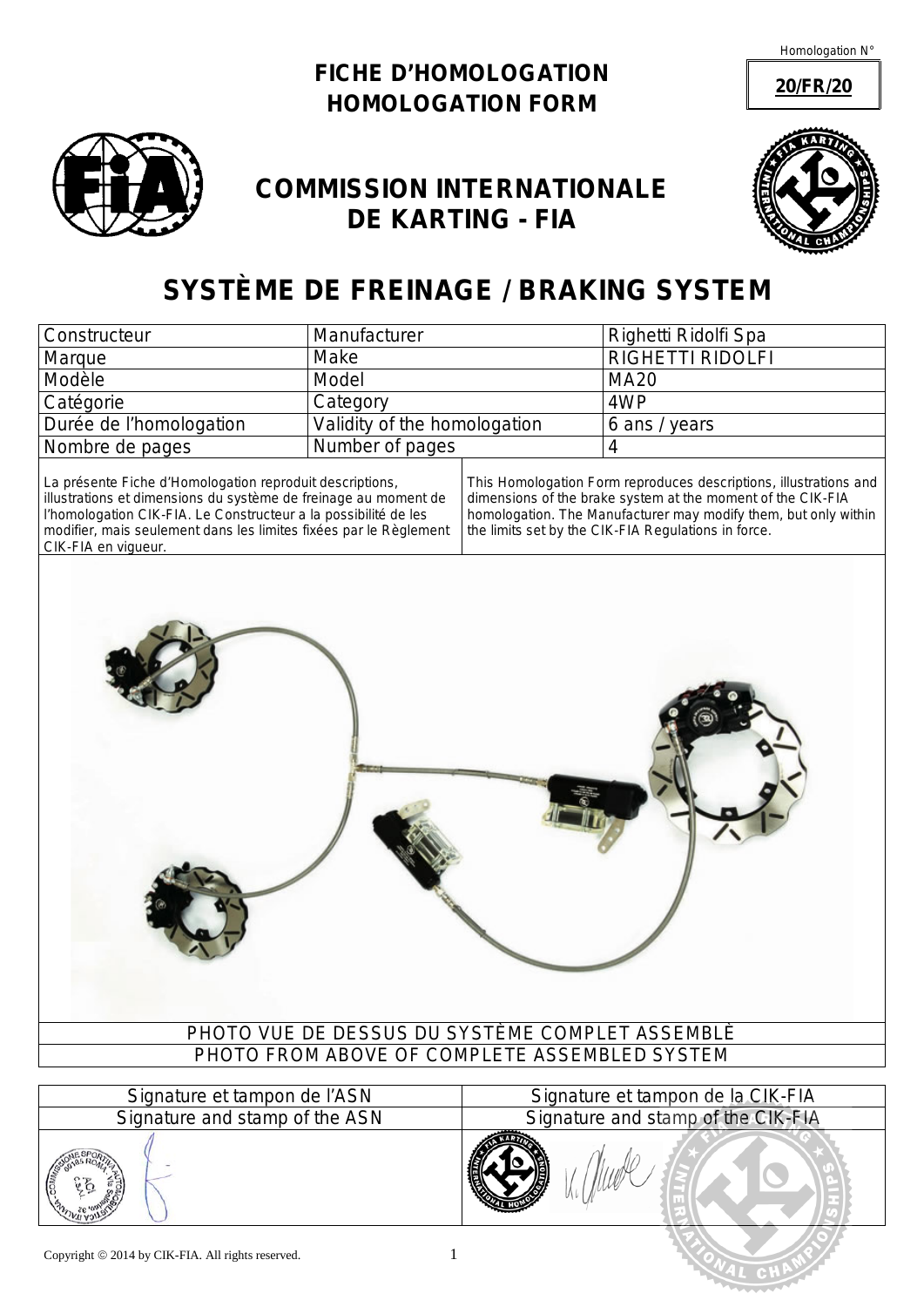**20/FR/20**



**Le dessin technique doit montrer : Maître-cylindre, régulateur, répartiteur, tuyaux, étriers, plaquettes et disques (numérotation selon table ci-dessous)**

*The technical drawing must show the following: Master-cylinder, regulator, distributor, lines, calipers, pads and discs (with numbering according table below)*

| $N^{\circ}$ | DÉSIGNATION (en français)    | <b>DESIGNATION</b> (in english) | Référence catalogue           |
|-------------|------------------------------|---------------------------------|-------------------------------|
|             |                              |                                 | Catalogue reference<br>number |
|             | DISQUE DE FREIN AVANT        | <b>FRONT BRAKE DISC</b>         | K347-14-FLOT                  |
| 2           | PINCE DE FREIN AVANT DX      | FRONT CALIPER DX                | <b>KB210D</b>                 |
| 3           | PLAQUETTES DE FREIN AVANT    | <b>FRONT BRAKE PAD</b>          | <b>KB215R</b>                 |
| 4           | <b>REPARTITEUR</b>           | <b>DISTRIBUTOR</b>              | KB066                         |
| 5           | PLAQUETTES DE FREIN ARRIERE  | REAR BRAKE PAD                  | <b>KB205R</b>                 |
| 6           | PINCE DE FREIN ARRIERE       | <b>REAR CALIPER</b>             | <b>KB200</b>                  |
| 7           | DISQUE DE FREIN ARRIERE      | REAR BRAKE DISC                 | K239-18-195-FLOT              |
| 8           | <b>TUBE DE FREIN ARRIERE</b> | <b>REAR BRAKE PIPE</b>          | <b>KT308T</b>                 |
| 9           | POMPE DE FREIN               | <b>BRAKE PUMP</b>               | <b>KB030</b>                  |
| 10          | TUBE DE FREIN AVANT          | <b>FRONT BRAKE PIPE</b>         | <b>KT308T</b>                 |
| 11          | PINCE DE FREIN AVANT SX      | <b>FRONT CALIPER SX</b>         | <b>KB210S</b>                 |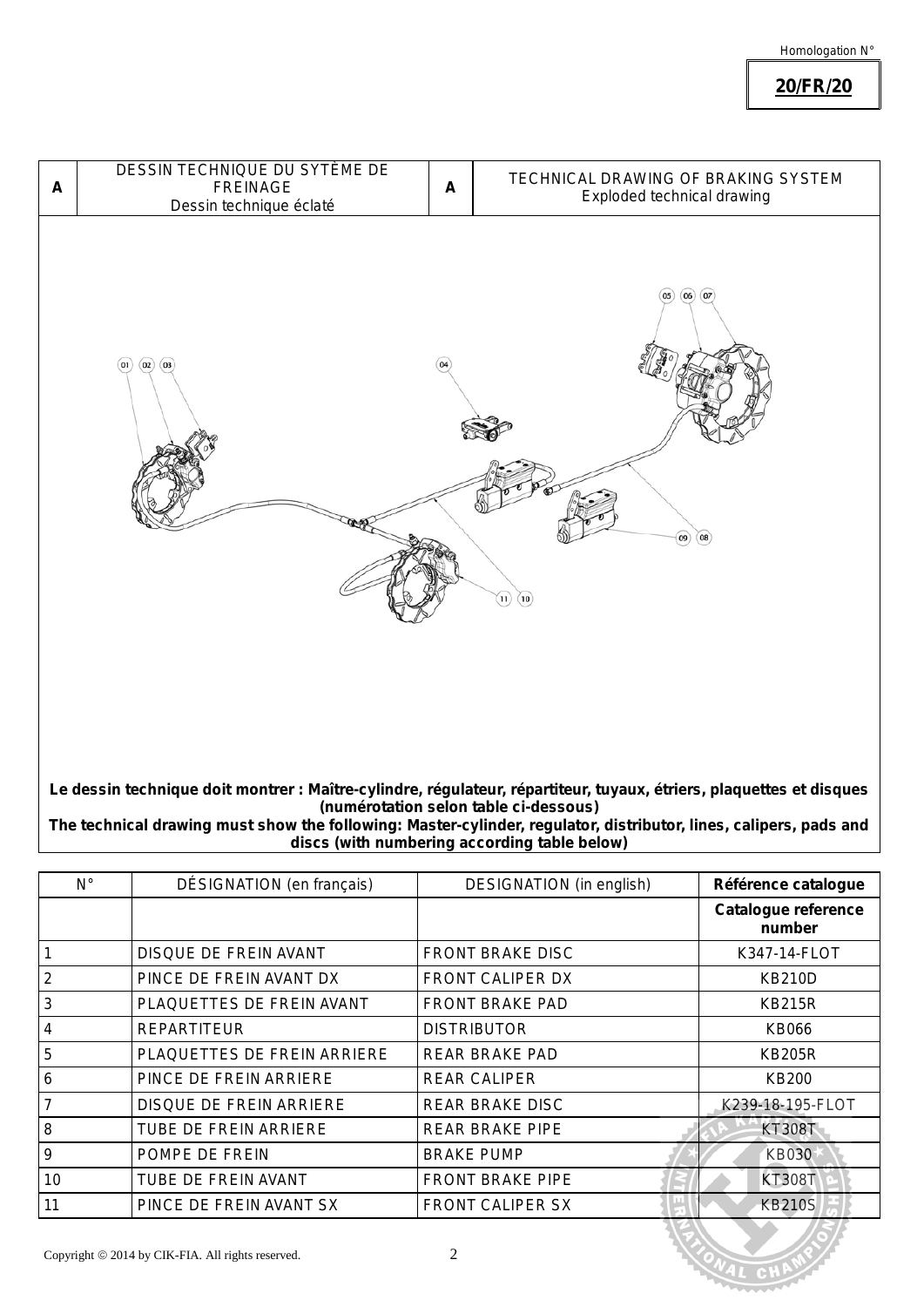**20/FR/20**

| В | DESCRIPTION TECHNIQUE DU SYTÈME DE<br><b>FREINAGE</b>                             |                                 | B                       | TECHNICAL DESCRIPTION OF BRAKING SYSTEM |                         |                           |
|---|-----------------------------------------------------------------------------------|---------------------------------|-------------------------|-----------------------------------------|-------------------------|---------------------------|
|   | Régulateur de freinage<br><b>Braking regulator</b>                                | oui / yes<br>$\times$<br>non/no |                         |                                         | Emplacement<br>Location |                           |
|   |                                                                                   | <b>Avant / Front</b>            |                         |                                         | Arrière / Rear          |                           |
|   | Nombre de maîtres-cylindres<br>Number of master cylinders                         | <u>1</u>                        |                         |                                         | <u>1</u>                |                           |
|   | Alésage Ø<br>Bore Ø                                                               | 22.2 mm                         |                         |                                         | 22.2<br>mm              |                           |
|   | Nombre de pistons<br>Number of pistons                                            | $\overline{2}$                  |                         | Par étrier<br>Per caliper               | $\overline{2}$          | Par étrier<br>Per caliper |
|   | Alésage Ø de l'étrier<br>Caliper bore Ø                                           | $26$ mm                         |                         |                                         | 32 mm                   |                           |
|   | Nombre de plaquettes<br>Number of pads                                            | $\overline{2}$                  |                         | Par étrier<br>Per caliper               | $\overline{2}$          | Par étrier<br>Per caliper |
|   | Nombre d'étriers<br>Number of calipers                                            | <u>1</u>                        |                         | Par roue<br>Per wheel                   | <u>1</u>                |                           |
|   | Matériau des étriers<br>Caliper material                                          | 6082T6/AZ61                     |                         |                                         | 6082T6/AZ61             |                           |
|   | Disques ventilés<br>Ventilated discs                                              | $\boxtimes$                     | oui / yes<br>non $/$ no |                                         | ⊠                       | oui / yes<br>non $/$ no   |
|   | Épaisseur du disque neuf<br>Thickness of new disc                                 | <b>14 mm</b>                    |                         | $+/- 1$ mm                              | <b>18 mm</b>            | $+/- 1$ mm                |
|   | Ø extérieur du disque<br>External Ø of the disc                                   | <b>150 mm</b>                   |                         | $+/- 1.5$ mm                            | <b>195 mm</b>           | $+/- 1.5$ mm              |
|   | Ø extérieur de frottement<br>des plaquettes<br>External Ø of pads rubbing surface | 149 mm                          |                         | $+/- 1.5$ mm                            | 194 mm                  | $+/- 1.5$ mm              |
|   | Ø intérieur de frottement des<br>plaquettes<br>Internal Ø of pads rubbing surface | <b>91 mm</b>                    |                         | $+/- 1.5$ mm                            | 134.5 mm                | $+/- 1.5$ mm              |
|   | Longueur hors-tout des plaquettes<br>Overall length of the pads                   | <b>38 mm</b>                    |                         | $+/- 1.5$ mm                            | <b>58 mm</b>            | $+/- 1.5$ mm              |



**Photo du frein arrière : étrier(s) et disque(s) seulement** *Photo of rear brake: caliper(s) and disc(s) only*